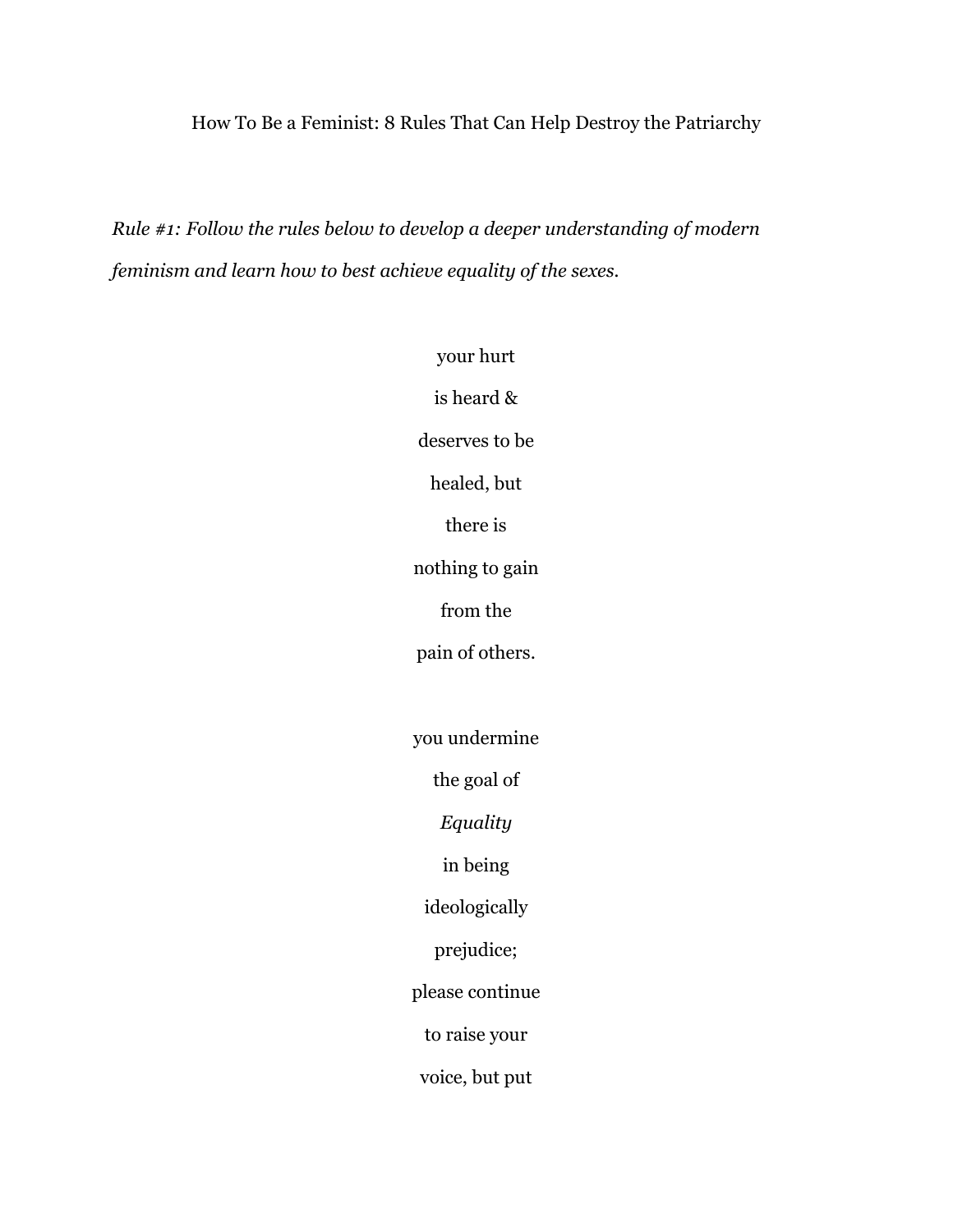your violence to

rest.

victims of violence should not use violent tactics in order to violate others; the opposite of misogyny isn't misandry, it's *Equality*. --an ode to misandry

*Rule #2: Blame men for systemic sexism without considering women's roles in perpetuating gender inequalities. Depict men as the sole cause of misogyny.*

> hoe, whore, slut, skank, words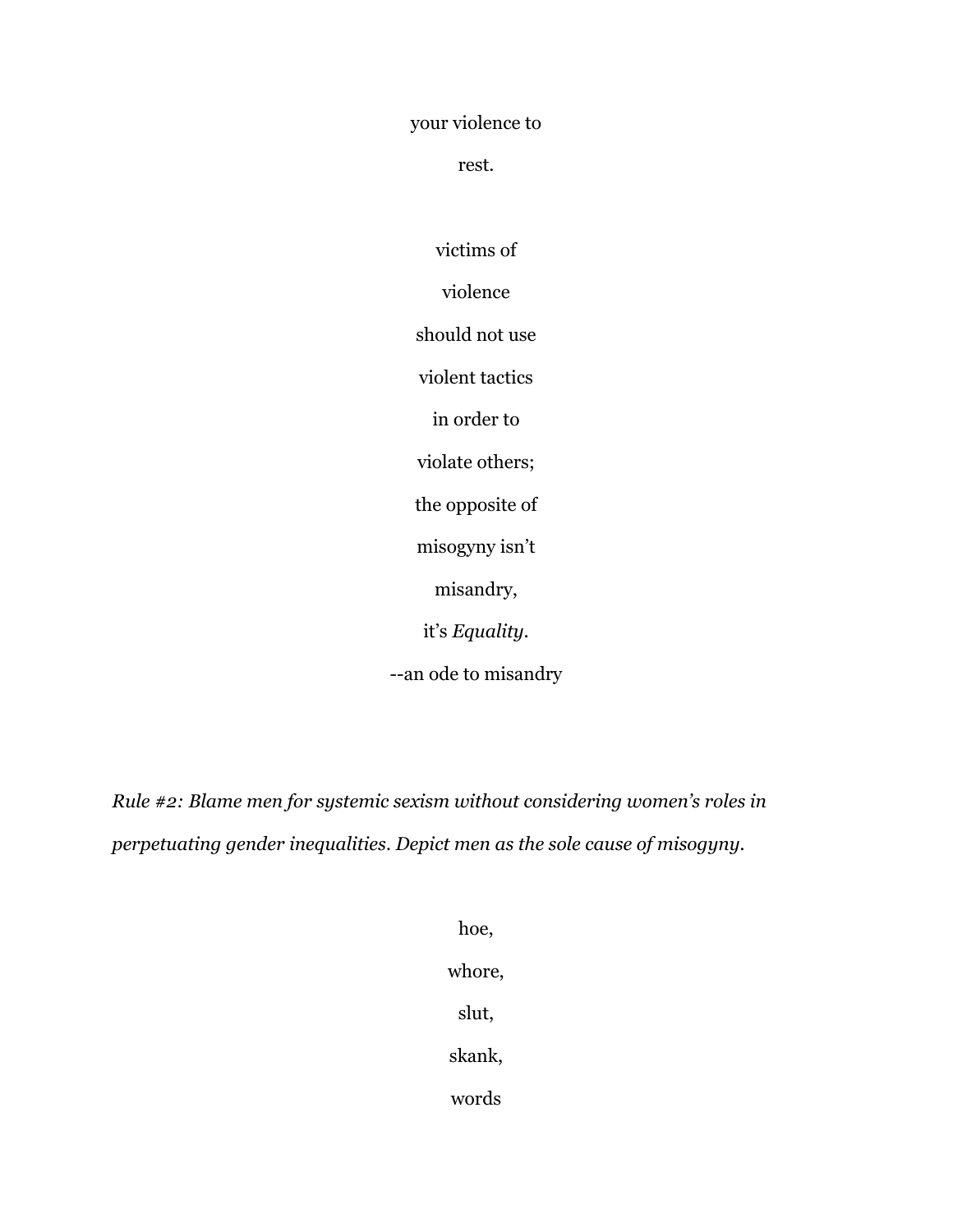used by men

hoe,

whore,

slut,

skank,

just as often

used by women

--women are a part of the problem

*Rule #3: Use the catch-all phrase "kill all men" as a coping mechanism to disguise the fact that women would rather use men as a scapegoat than call for action. Oversimplify misogyny by downplaying the threat of the offenders.*

> a world without men: could this be the end? of all the -isms and -phobias, a world without men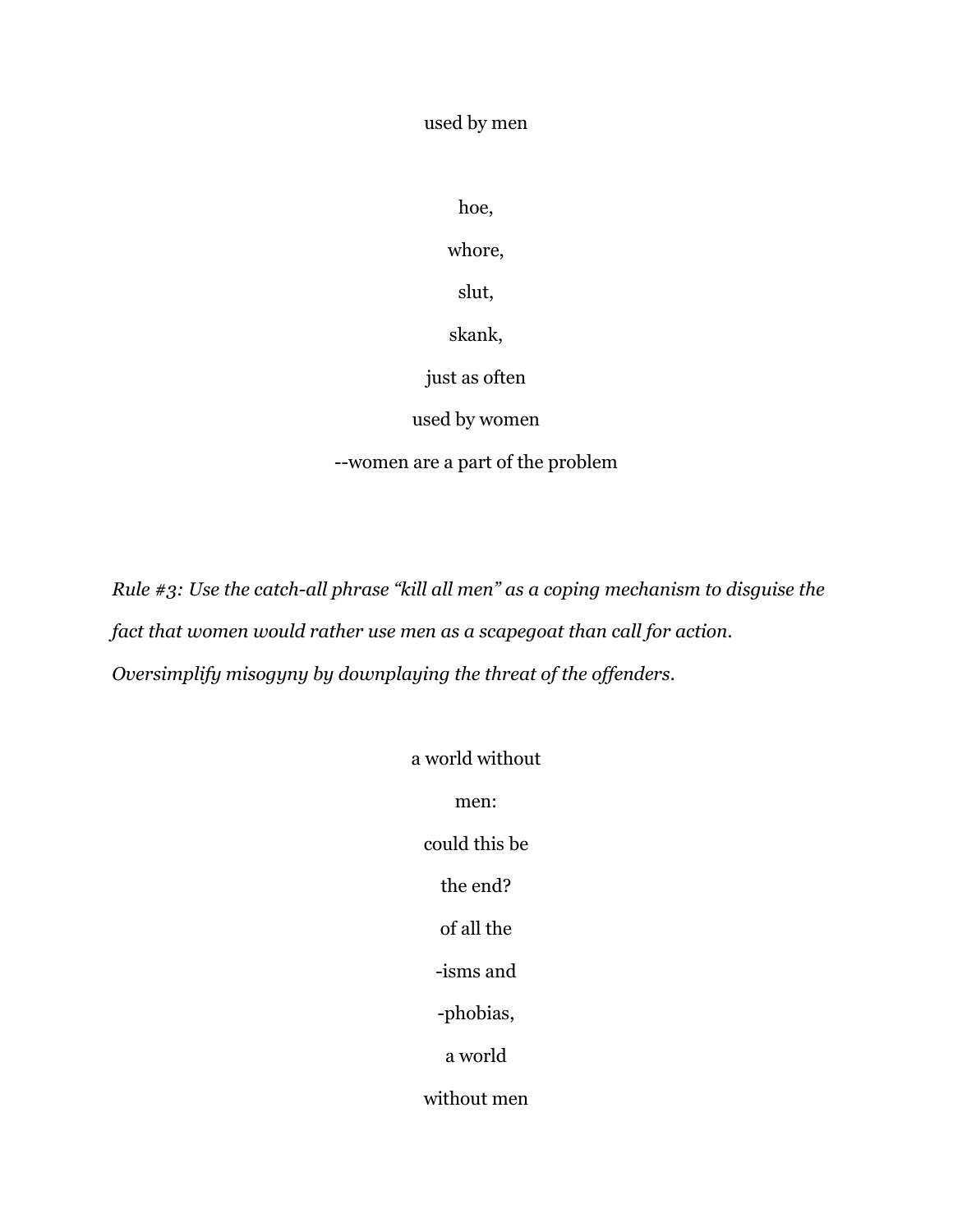would most

definitely bend

our world into

perfect utopia.

# *Kill all men?*

a world without

men:

no toy cars no

pick up trucks

no porn no

gambling

no infrastructure no

guns no war

no sexism no

murderers,

nobody to

rape women.

# *Kill all men.*

--kill all men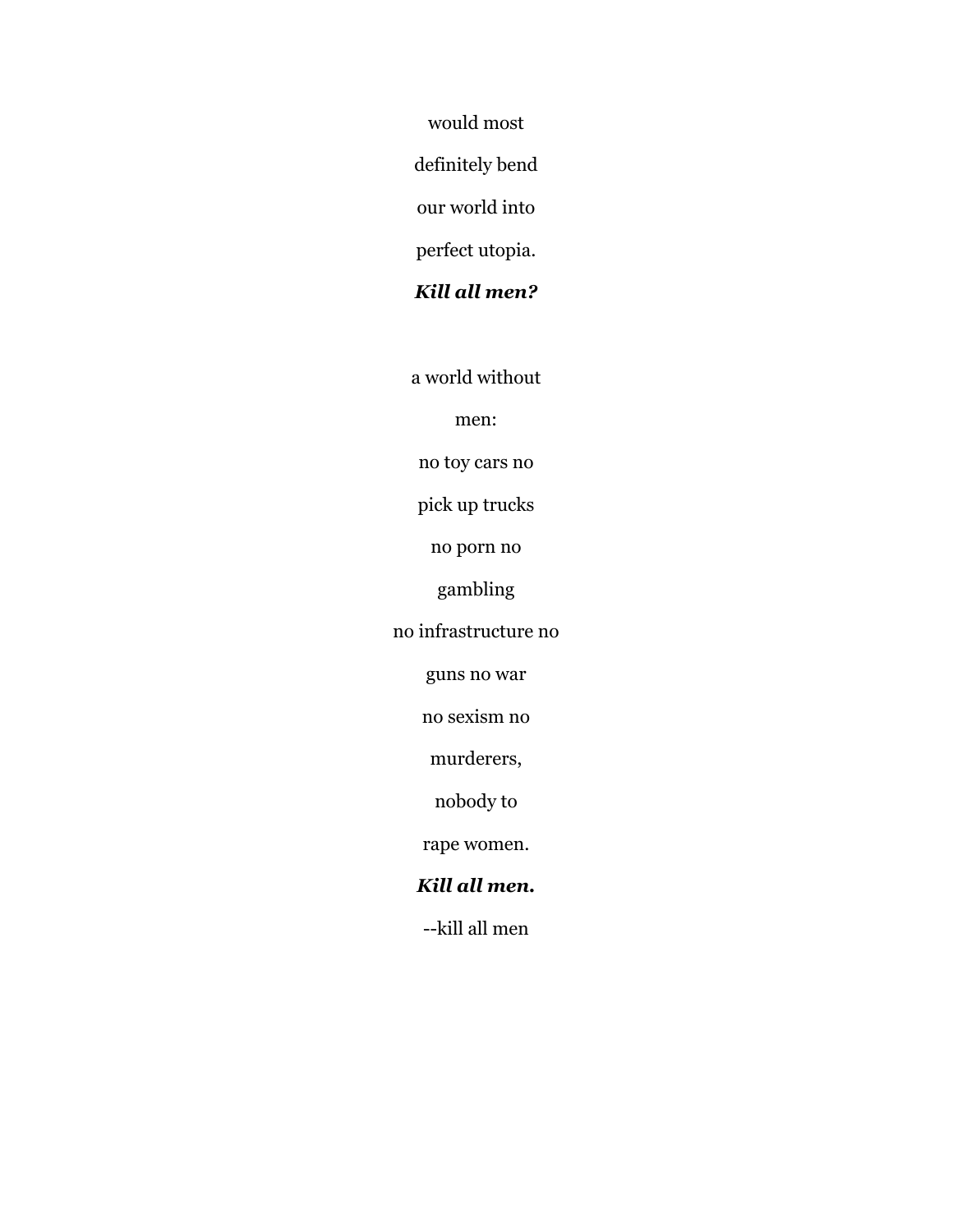*Rule #4: Include only heterosexual and cisgender people in feminist practices. Exclude queer people from female liberation, as heterosexual women should be the sole focus of feminism.*

> adam and eve & madam and steve went on a double date, no one stared & no one cared about two straightfaced, straightlaced, straight couples. but when eve went home with madam & steve went home with adam,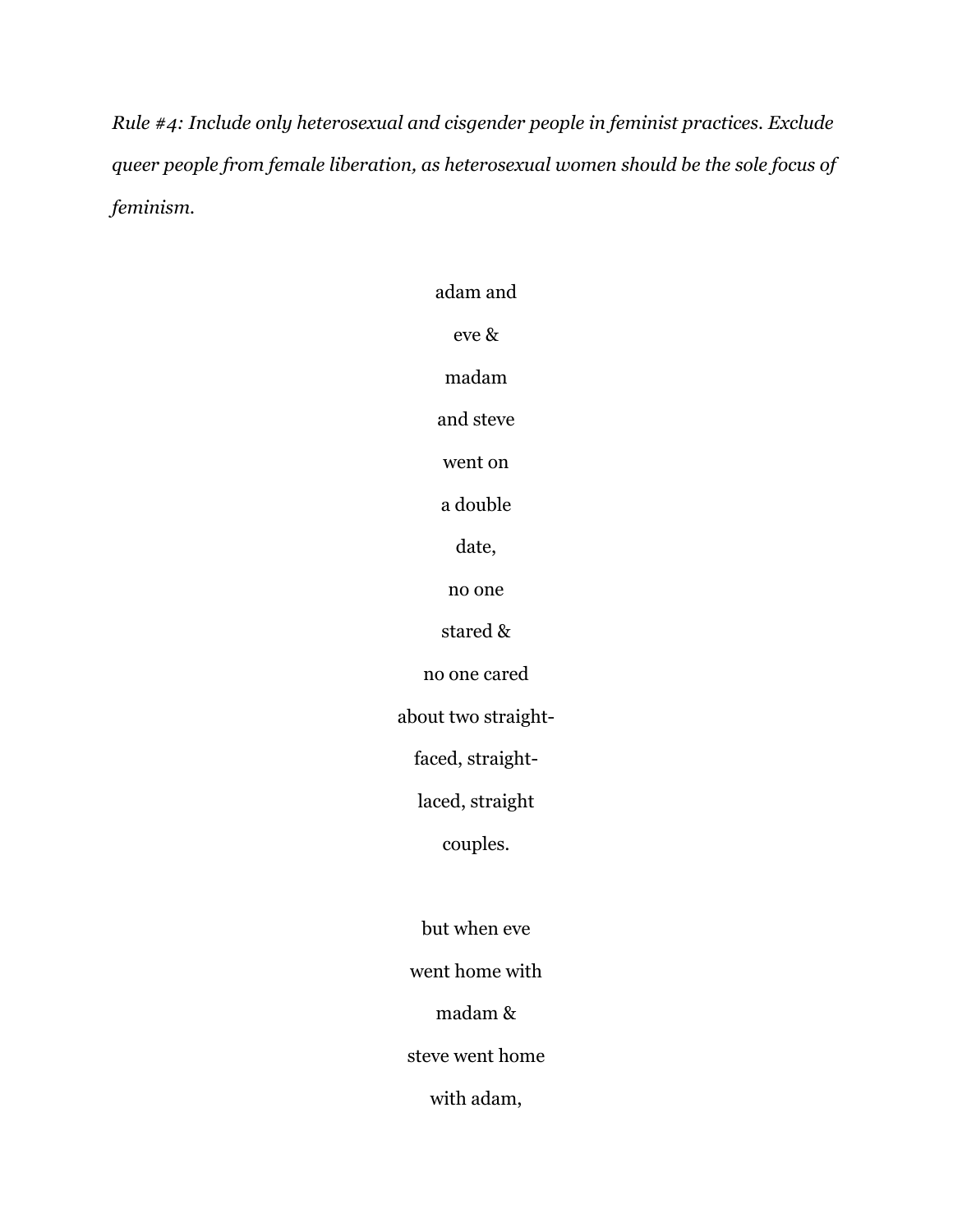they were conspicuous and promiscuous, and everyone stared & everyone

cared.

why are adam

& steve not quite

as authoritative as

adam & eve?

how can

an -archy

built purposefully

for men

manage to

disempower

them?

why are madam

& eve not quite

as authentic as

adam & eve?

since when was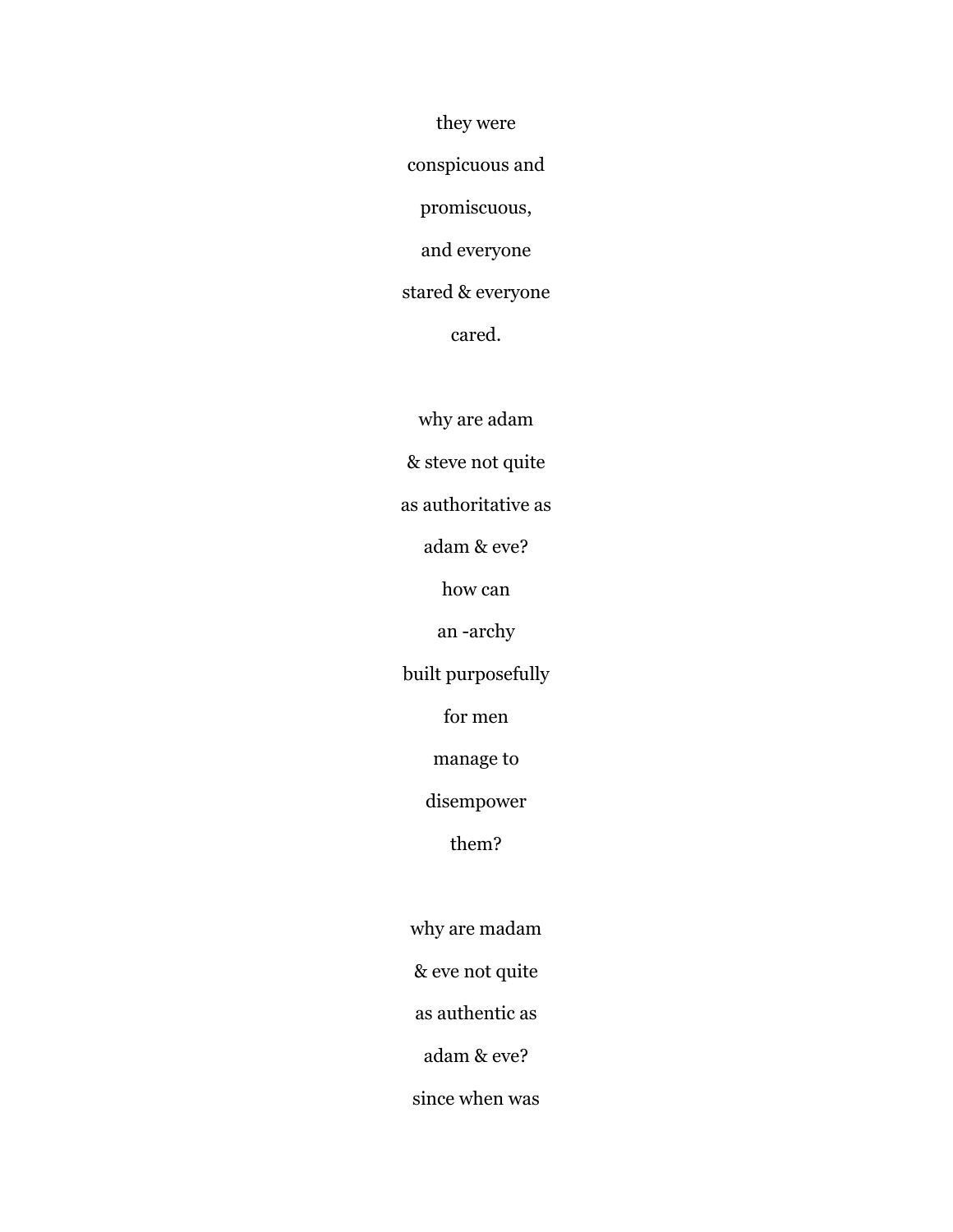lesbianism not

a faction of

feminism?

aren't we all

victims of the

-phobias, -archies

& -isms?

--queerness and feminism are mutually exclusive

*Rule #5: Objectify men as revenge for centuries of women being oversexualized. Rape culture cannot be perpetuated by women.*

> *hey baby* i wish i could get inside a woman's mind just to find where she says *i want to marry the man who catcalled me* i wish i could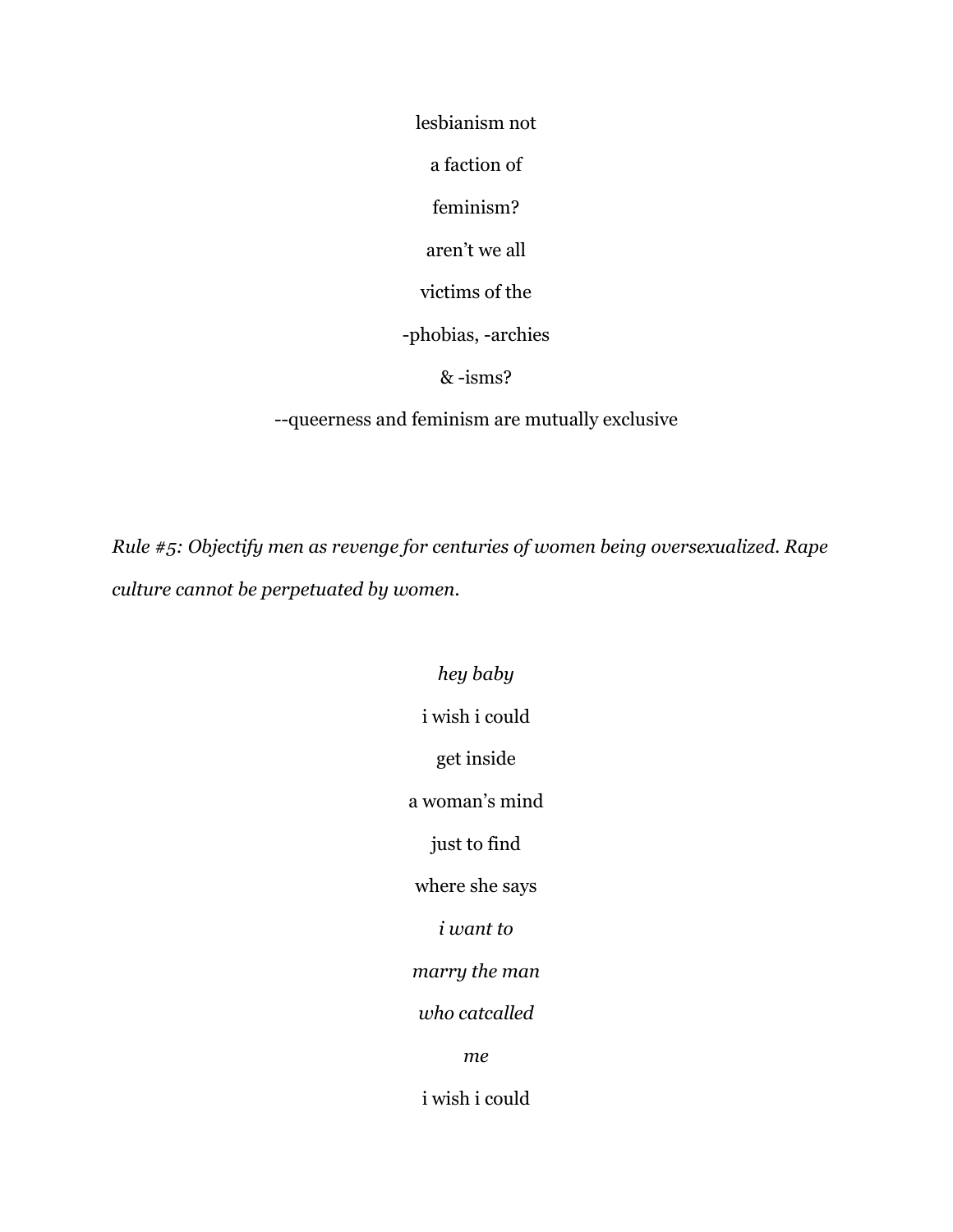get inside

a man's mind

for a second

just to reckon

why men think

it's complimentary to

catcall.

*hey sexy*

objectification is

objectively

ugly,

unwanted

attention is

just that.

you might find

her eyes,

her ass,

her boobs

to be sexy,

but rape culture

is not.

*hey beautiful*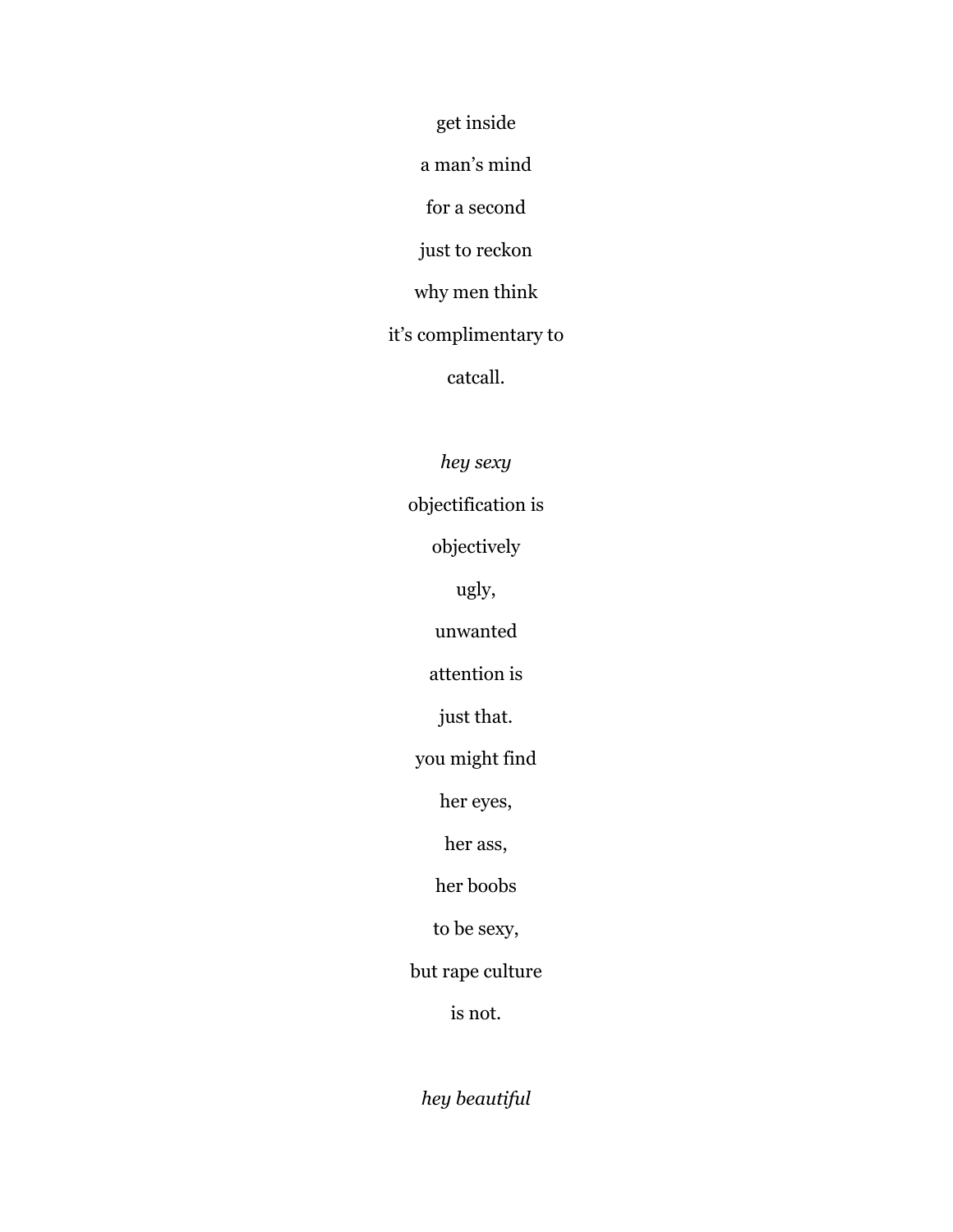language may seem little, but it speaks loudly, everyone is capable of perpetuating rape culture, so let's set it aside rather than romanticize. --a call to catcallers

*Rule #6: Feminists must not be too feminine or too masculine. Judge women for choosing to be homemakers and demean them equally for choosing "men's" jobs. Feminism is found in assimilation, not in independence and in individuality.*

> high heels are feminist tiaras are feminist mini skirts are feminist glitter is feminist dresses are feminist make up is feminist pink is feminist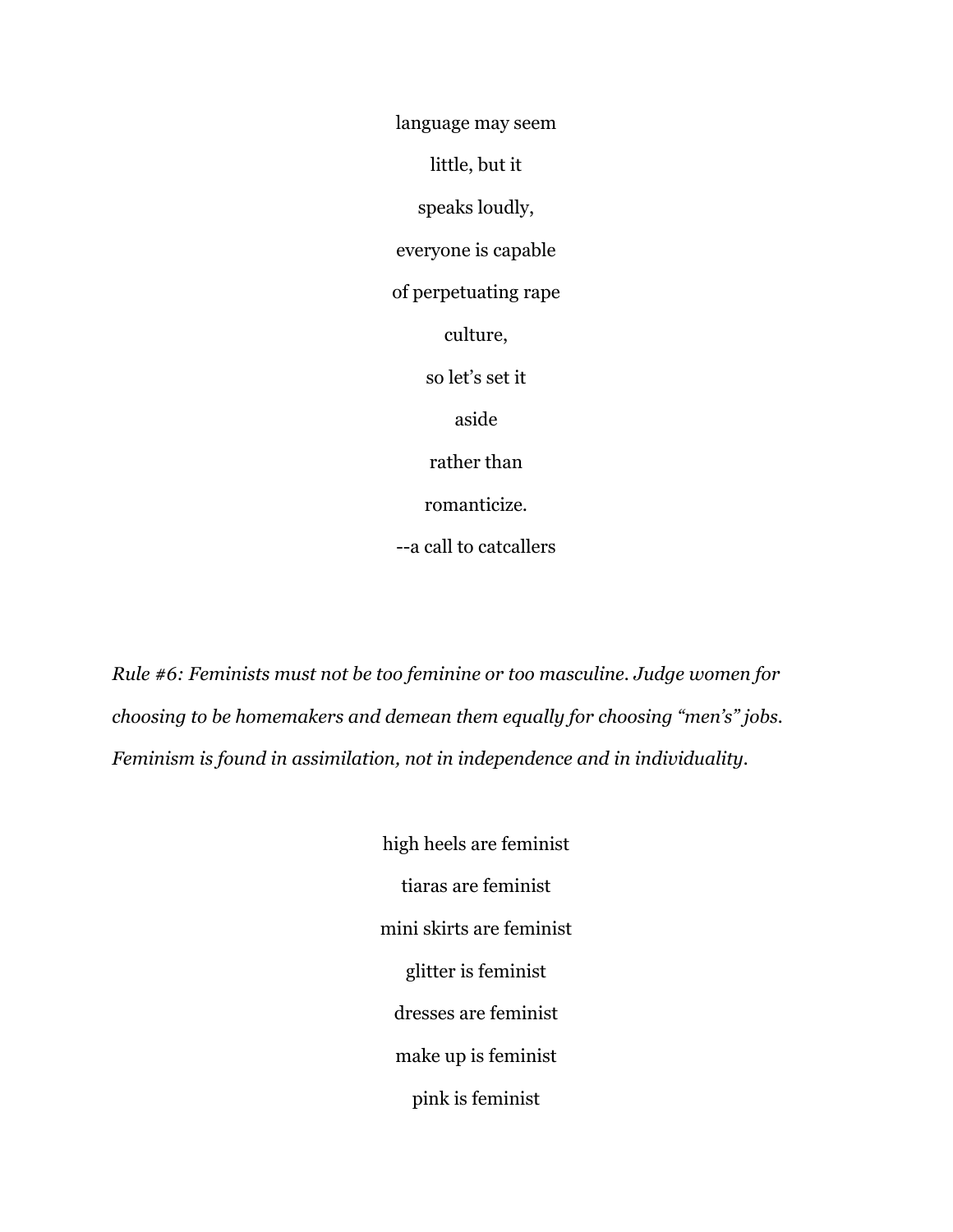astrology is feminist rings are feminist jewelry is feminist nail polish is feminist scarves are feminist purses are feminist compassion is feminist empathy is feminist fear is feminist femininity is feminist

pepper spray is feminist mace is feminist protection is feminist safety is feminist self-defense is feminist fists are feminist power is feminist fire is feminist

blue is feminist t-shirts are feminist watches are feminist sports are feminist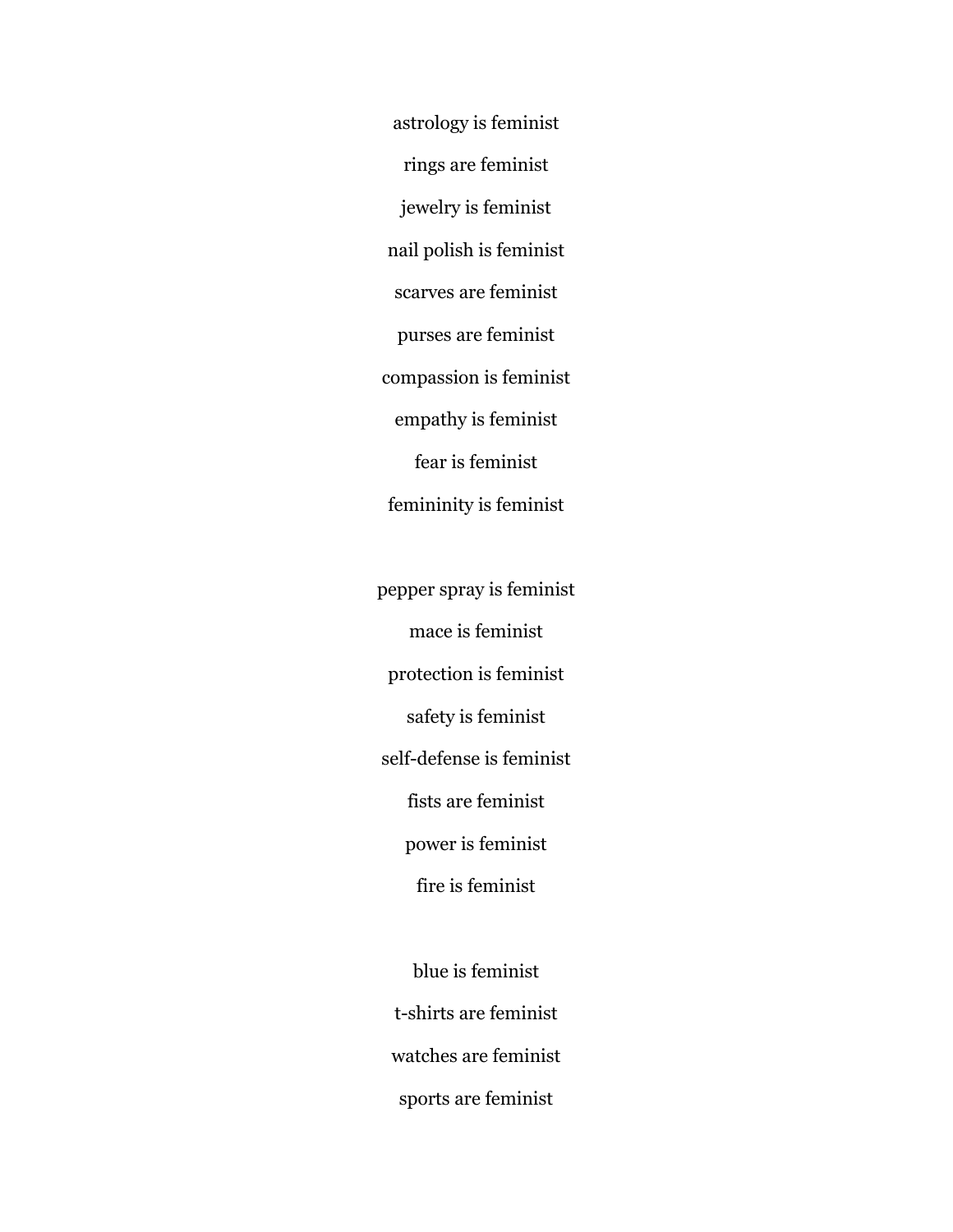suits are feminist belts are feminist cars are feminist video games are feminist camping is feminist bourbon is feminist hammers are feminist chainsaws are feminist anger is feminist rage is feminist war is feminist anything can be feminist if you try hard enough.

--feminism can be feminine

*Rule #7: Support all body shapes and sizes unless they do not fit into the eurocentric beauty standard.*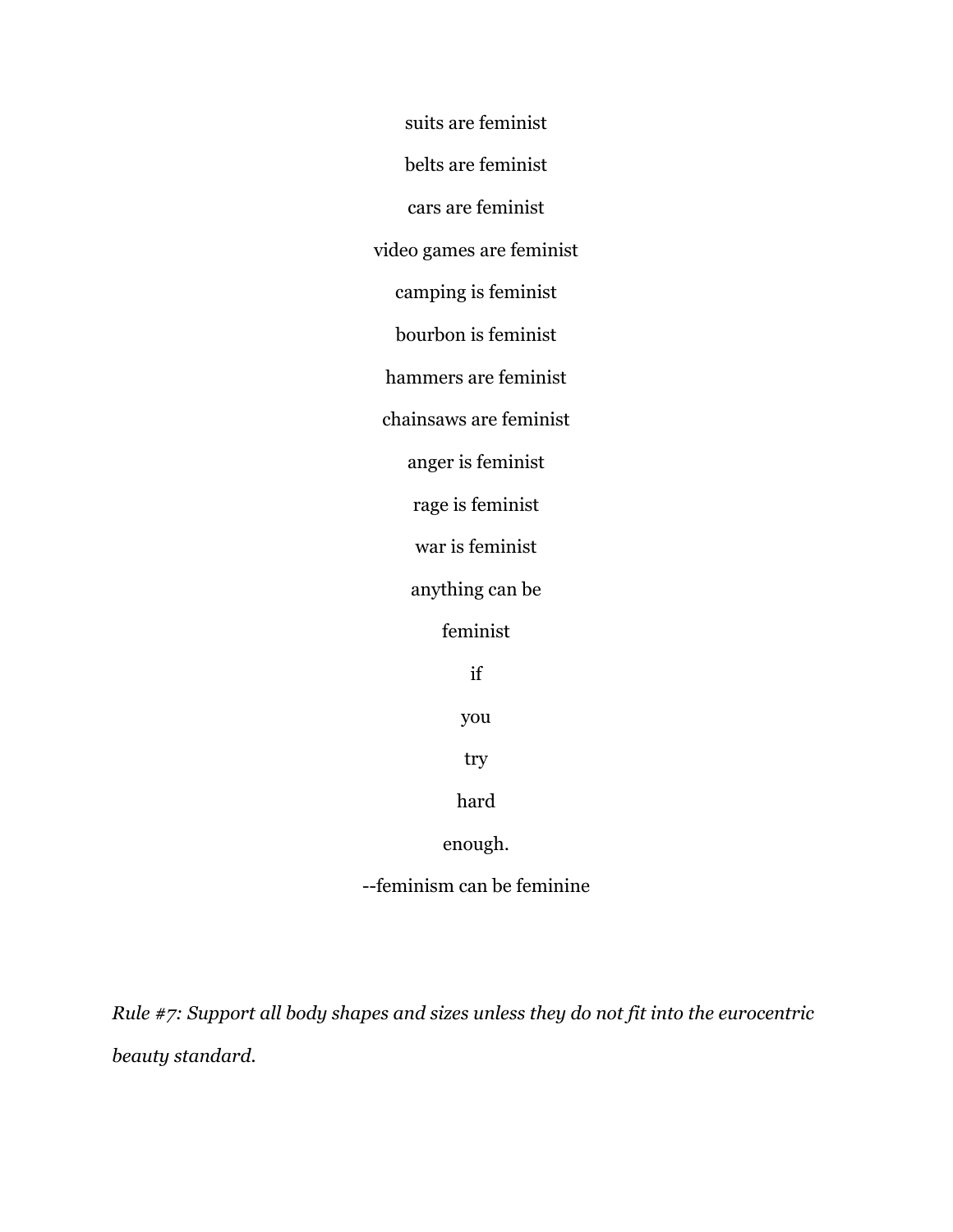i like the moon,

i like that

there's a side

that you can

never see,

i like that

it looks like

you could hold

#### it

in your hand,

even though

you know it

will never

truly fit.

i like the moon,

i like that

the moon has

spent centuries

chasing after

the sun

without ever catching

it,

yet it persists.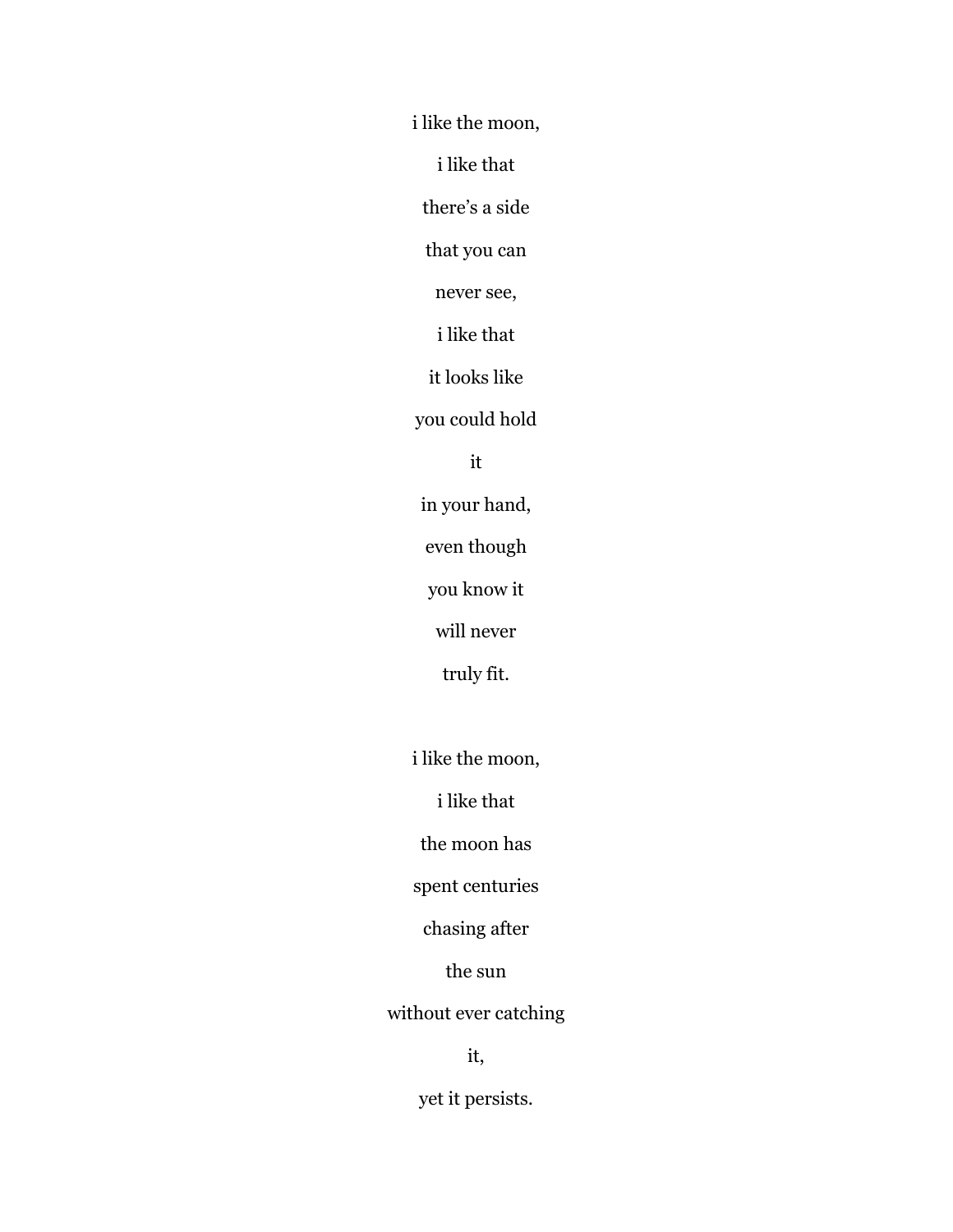i like the moon,

i like that

its surface is

soft & smooth

and easily

shaped,

yet

it is hard as

bedrock

on the inside

i hate the moon,

i hate that

it keeps itself

hidden,

i hate that

it's small enough

to get crushed

in the palm

of a hand,

i hate that

it can be

shaped into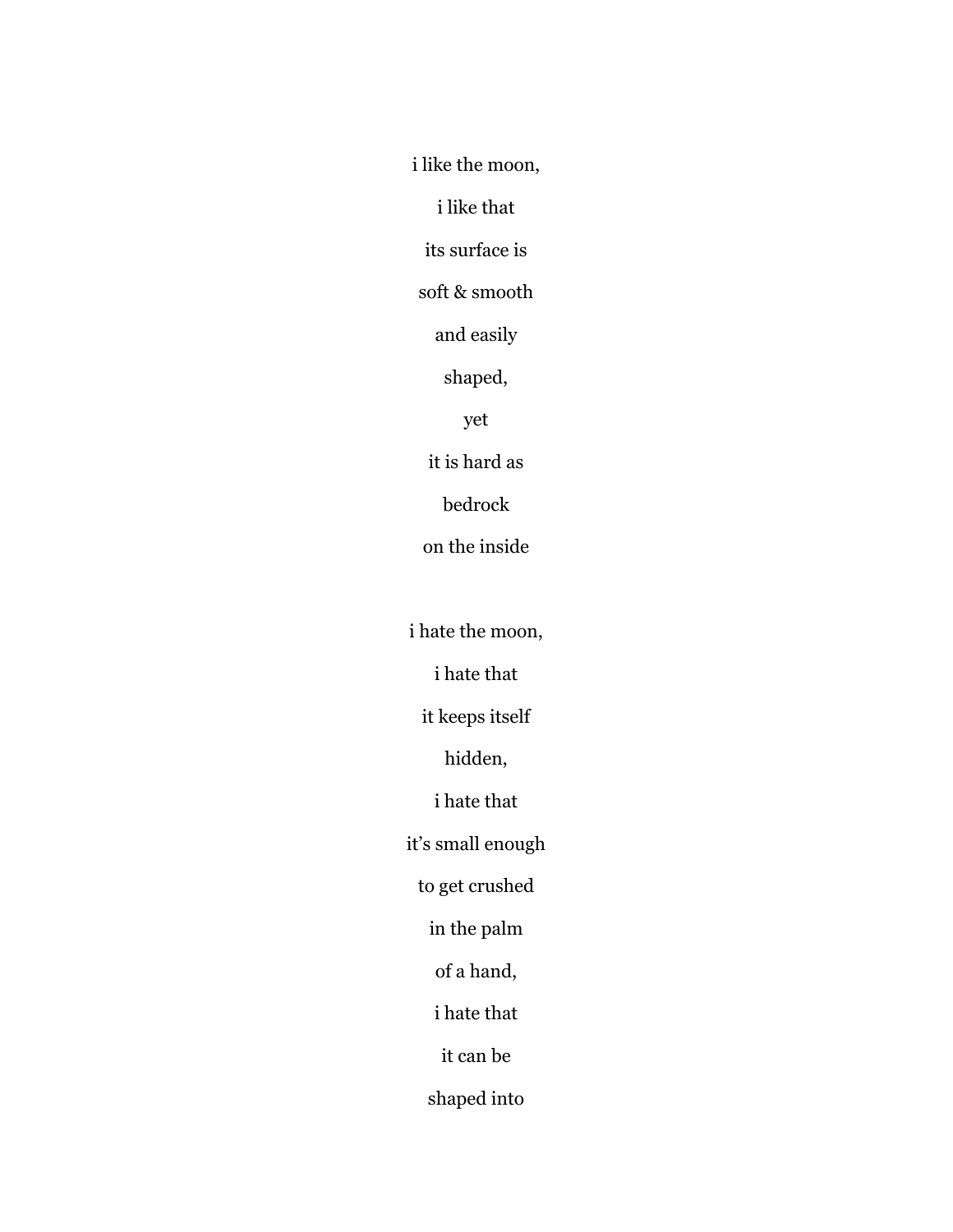## society's standards

--women can be body shamed into self-improvement

*Rule #8: Women must wear make up to make them more physically attractive, but women must simultaneously aim for a "natural" look.*

> fabulous means always your best but your best is never enough natural is fake but fake isn't natural, and i must give you both and i must give you neither at the same time